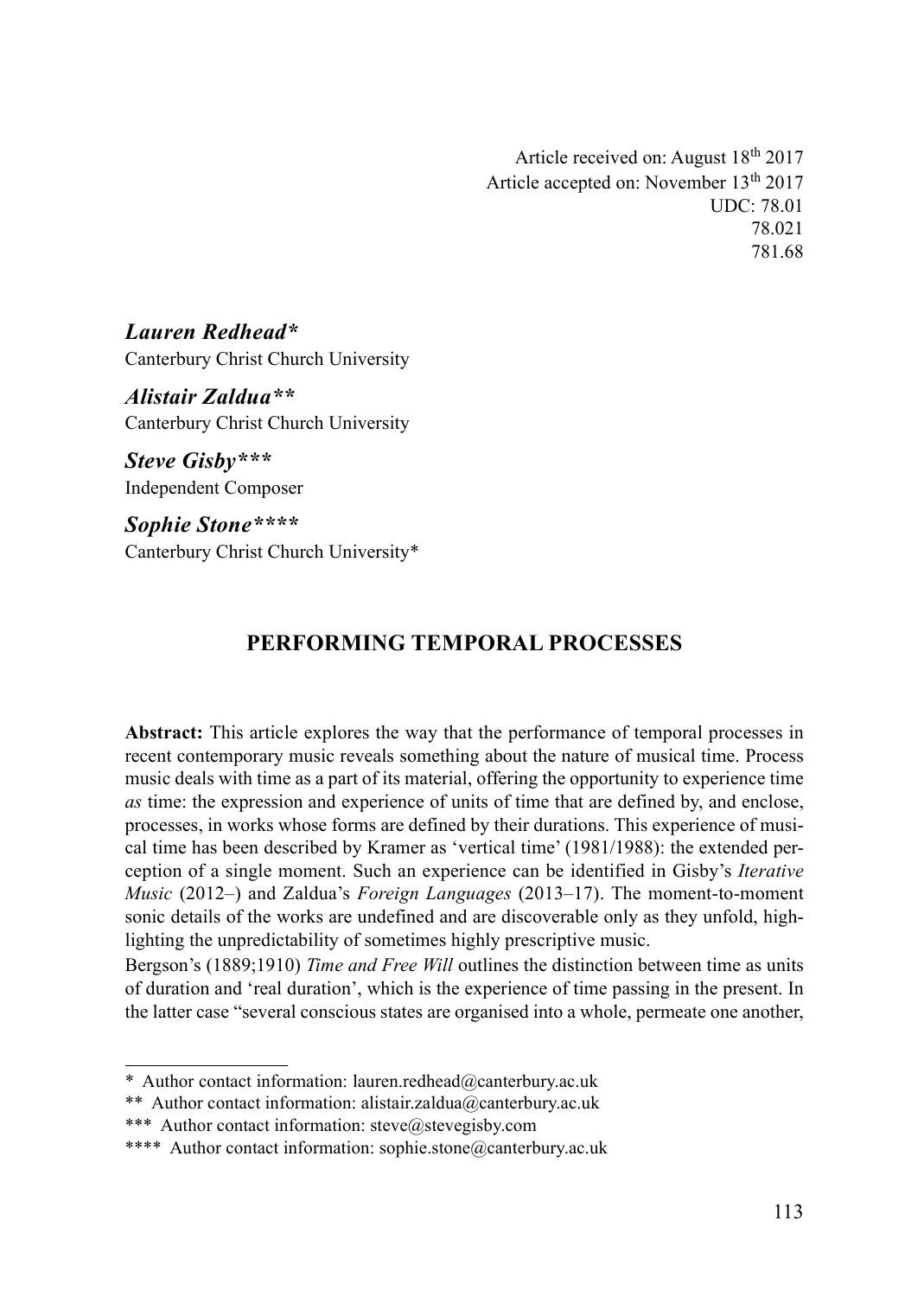gradually gain a richer content" (1910, 122). The duration of Spahlinger's *Eigenzeit* from Vorsläge (1992–93) is determined by its processes, which are undetermined until they are enacted. Stone furthers this in As sure as time... (2016–) by imagining each performance as a unit of duration in a theoretical meta-performance. These pieces show how the performance of temporal process makes concrete the quantitative nature of duration and shifts the focus of the listener to vertical time.

Key words: time, performance, process, Bergson, Kramer.

The concurrent experience of time and music is a complex one. There are numerous musical indicators of time passing in music – metric and individual durations, tempo indications, sections, movements, and other divisions of works – but these really only describe a musical construct of time passing within the music. The experience of music passing *in time* is one that seems to be both separate from musical divisions of time, or every-day divisions of time (seconds, minutes, hours, etc.), and variable: a long piece may seem to pass very quickly, while a shorter one much more slowly. 'Time', therefore, seems to designate several concurrent aspects of experience and duration when applied to music.

Process music offers particular opportunities to consider time and its experience, since the processes of process music often invite the listener's consideration of clearly demarcated durations. In addition, the experience of these durations might often be at odds with the experience of the duration of the whole piece. Three of Steve Reich's examples of such processes in the essay "Music as a Gradual Process" detail processes that are made up of small and regular durations, are clearly time-bounded, and yet are not definable in time until after they have passed:

pulling back a swing, releasing it, and observing it gradually come to rest; turning over an hour glass and watching the sand slowly run through to the bottom; placing your feet in the sand by the ocean's edge and watching, feeling, and listening to the waves gradually bury them.<sup>1</sup>

In Reich's assessment, processes "determine all the note-to-note details and the overall form simultaneously",<sup>2</sup> but the macro-durations of the examples above are not necessarily experienced simply as an accumulation of the micro-durations into which these processes can be divided. As a result of this observation, it is possible to state that all process music deals with time on multiple levels of its material. The experience of time in process music can be the experience of

<sup>&</sup>lt;sup>1</sup> Steve Reich, "Music as a Gradual Process", in: *Writings on Music 1965–2000*, Steve Reich and Paul Hillier (Eds.), Oxford, Oxford University Press, 2004, 34–36; 34. 2 Ibid., 36.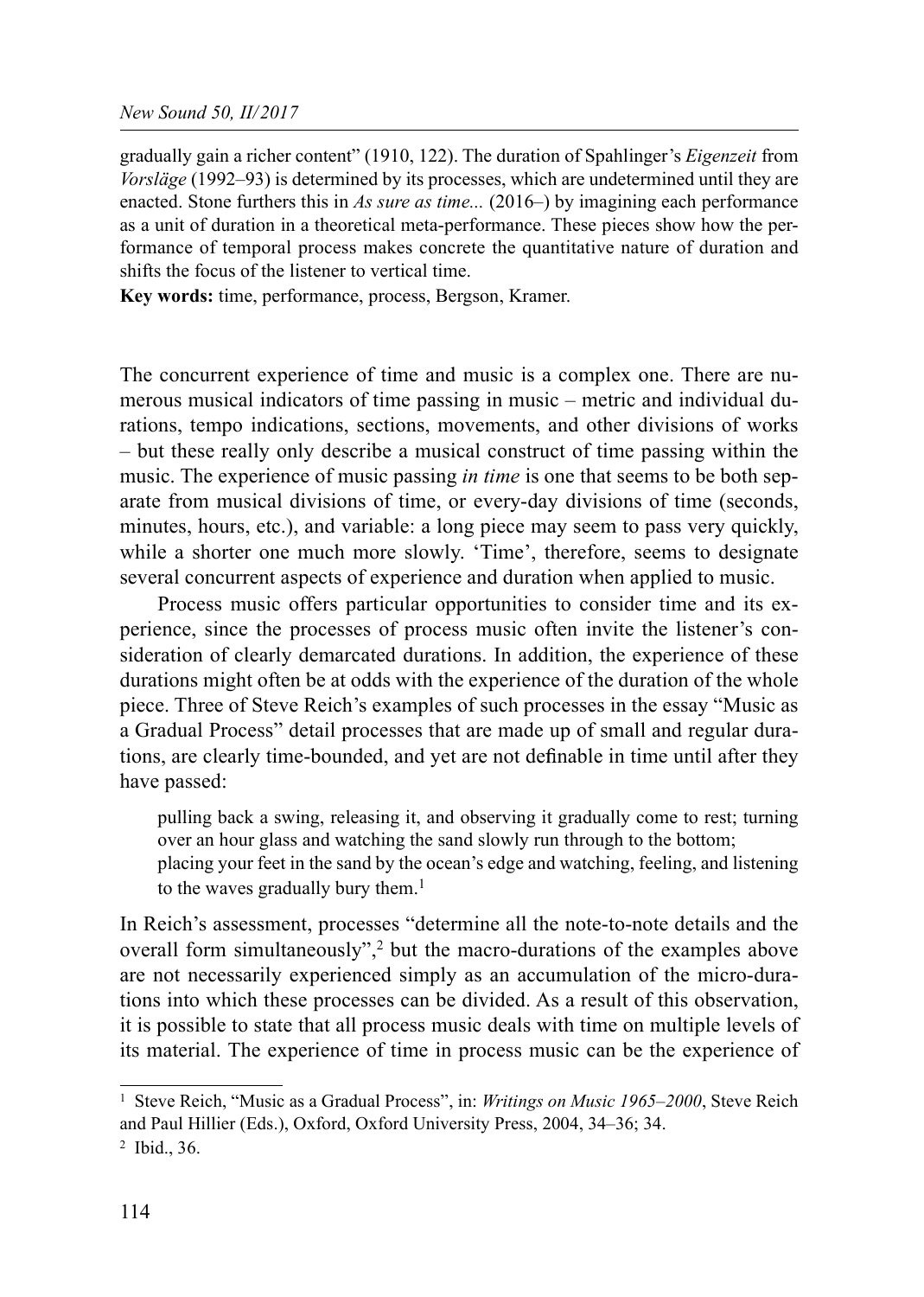time itself, rather than of time passing or of divided time. Where many musical works offer an experience of time as an experience of change or development, process works offer the opportunity to experience time as time. That is to say, these works offer the expression and experience of units of time that are defined by, and enclose, processes. Where the duration of a non-process work might be defined by its form, here the work's form is defined by its duration.

This experience of musical time has been described by Jonathan Kramer as 'vertical time':3 the extended perception of a single moment. In Kramer's construction, time is passing for the listener, but experience is not. This is a feature of post-tonal musics. The predictability and direction of tonality means that linear time in such works is defined by their tonal narrative, or "horizontal time", 4 something that, for Kramer, has "lost its universality".<sup>5</sup> In contrast, "vertical time" is an experiential definition of time: it is a listening experience rather than a non-linear temporal dimension. In this case, the moment-to-moment sonic details of works that allow for this experience remain undefined and are discoverable only as they unfold in performance. As such, "vertical time" expresses time in music as a dimension of music's performative experience and not simply its form.

Henri Bergson's *Time and Free Will*<sup>6</sup> outlines the distinction between a "scientific" understanding of time  $-$  as units of duration understood as a spatial metaphor – and "real duration" which is the experience of time passing in the present. This is expressed as a differentiation between a quantitative and a qualitative multiplicity. In the latter case "several conscious states are organised into a whole, permeate one another, gradually gain a richer content".7 By enacting "scientific" processes of spatial duration in their approach to time in their works, composers may conversely allow the experience of "real duration" through the reification of the quantitative multiplicity of time on the surface of their music. In such cases, processes that are clearly bounded by time cannot be experienced as a unit of time until they are complete. This opens up a dialectic between qualitative duration – experienced during the performance – and quantitative duration, experienced immediately after the completion of the work's process. In

<sup>&</sup>lt;sup>3</sup> Jonathan D. Kramer, "New Temporalities in Music", Critical Inquiry, Vol. 7, No. 3, (Spring, 1981), 539–556 and Jonathan D. Kramer, The Time of Music: New meanings, new temporalities, new listening strategies, New York, Schirmer Books, 1988.

<sup>4</sup> E.g, Jonathan D. Kramer, The Time of Music: New meanings, new temporalities, new listening strategies, op. cit., 13.

<sup>5</sup> Jonathan D. Kramer, "New Temporalities in Music", op. cit., 541.

<sup>6</sup> Henri Bergson, Time and Free Will: An Essay on the Immediate Data of Consciousness, (transl. F. L .Pogson), London, George Allen & Unwin, 1889; 1950.

<sup>7</sup> Ibid., 122.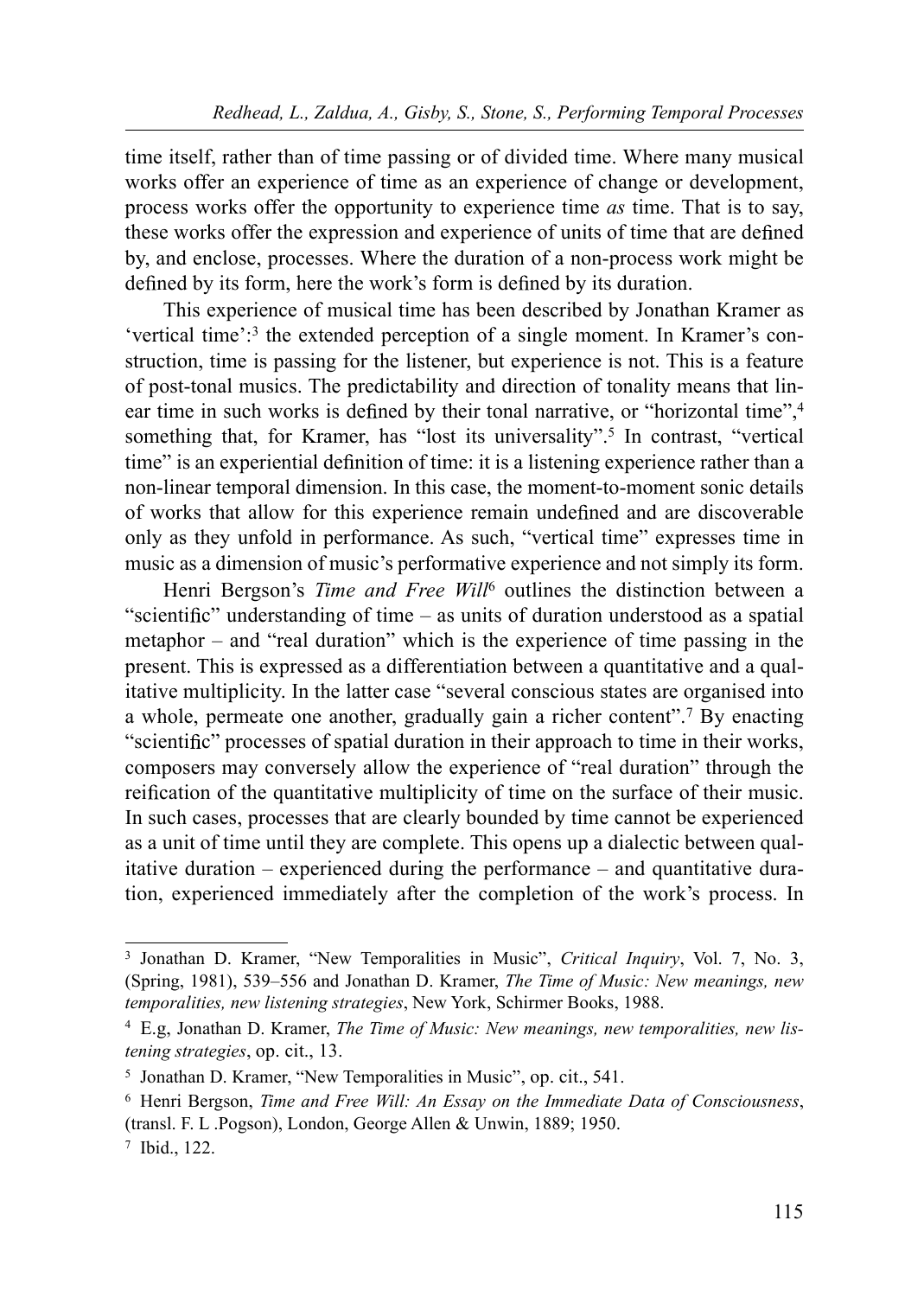such cases, the performance of a temporal process 'un-mixes' space and time through making concrete the quantitative nature of units of duration and shifting the focus of the listener to an experience of vertical time.

This article offers four examples of such cases in recent music: Alistair Zaldua's foreign languages (2013–17), Mathias Spahlinger's Eigenzeit from vorsläge (1993–4), Steve Gisby's Iterative Music (2014–) project, and Sophie Stone's As sure as time... (2016–). Each piece is outlined in terms of its musical processes and its relationship to time and the experience of time. These four examples comprise work involving soloists, ensembles, electronics, acoustic instruments, live, and recorded performances. In two cases, they represent series that are incomplete and can, perhaps, never be complete. Despite these differences, however, they offer a clear picture of the ways that a processual experience of time in music might add to a general consideration and conception of musical time itself.

*foreign languages* (2013/2017) by Alistair Zaldua is the first of these examples. It was inspired by Maurice Blanchot's short novel in two cryptically related parts, Death Sentence, 8 and Jacques Derrida's commentary on the same text. This work foregrounds the problem of translation in a work for percussion, focusing on the idea that, more than those for any other instrument, percussion pieces define their cumulative 'instrument' anew with almost every piece.<sup>9</sup> foreign languages is an open cycle of pieces for solo percussion that thematise translation as a compositional and enacted process. Here, the discussion focuses on a part of the work for solo cymbal and live electronics, where the choice of cymbal is open to the performer. The task of the performer is to activate different harmonics of the cymbal by damping different regions while playing; the rhythm of the performance is determined by the performer reading through a small set of sentences derived from Blanchot's *L'arrêt de Mort*,<sup>10</sup> and its translation in English, Death Sentence.

In the initial (2013) score of *foreign languages* this movement is a single page where a large circle (representing the cymbal) has 3 main starting positions (middle, half-way, and edge), notated as small circles (see figure 1). In addition 15 'directions' are notated as lines with arrows, indicating the percussionist to follow the direction of their beater across the surface of the cymbal. On the right-hand side of the page there are 14 sentences in English, and 18 in French,

<sup>&</sup>lt;sup>8</sup> Maurice Blanchot, *Death Sentence*, (transl. Lydia Davis), New York, Station Hill, 1998.

<sup>&</sup>lt;sup>9</sup> Zaldua's earlier piece for percussion is available online at the official New Sound You-Tube channel. Please find the playlist here: https://www.youtube.com/watch?v=GZt\_2SKut-BY&list=PLNFGwrMs0-Xzo9GYGsuBaxxOc6704\_IUJ

<sup>&</sup>lt;sup>10</sup> Maurice Blanchot, *L'arrêt de mort*, Paris, Editions Gallimard, 1948.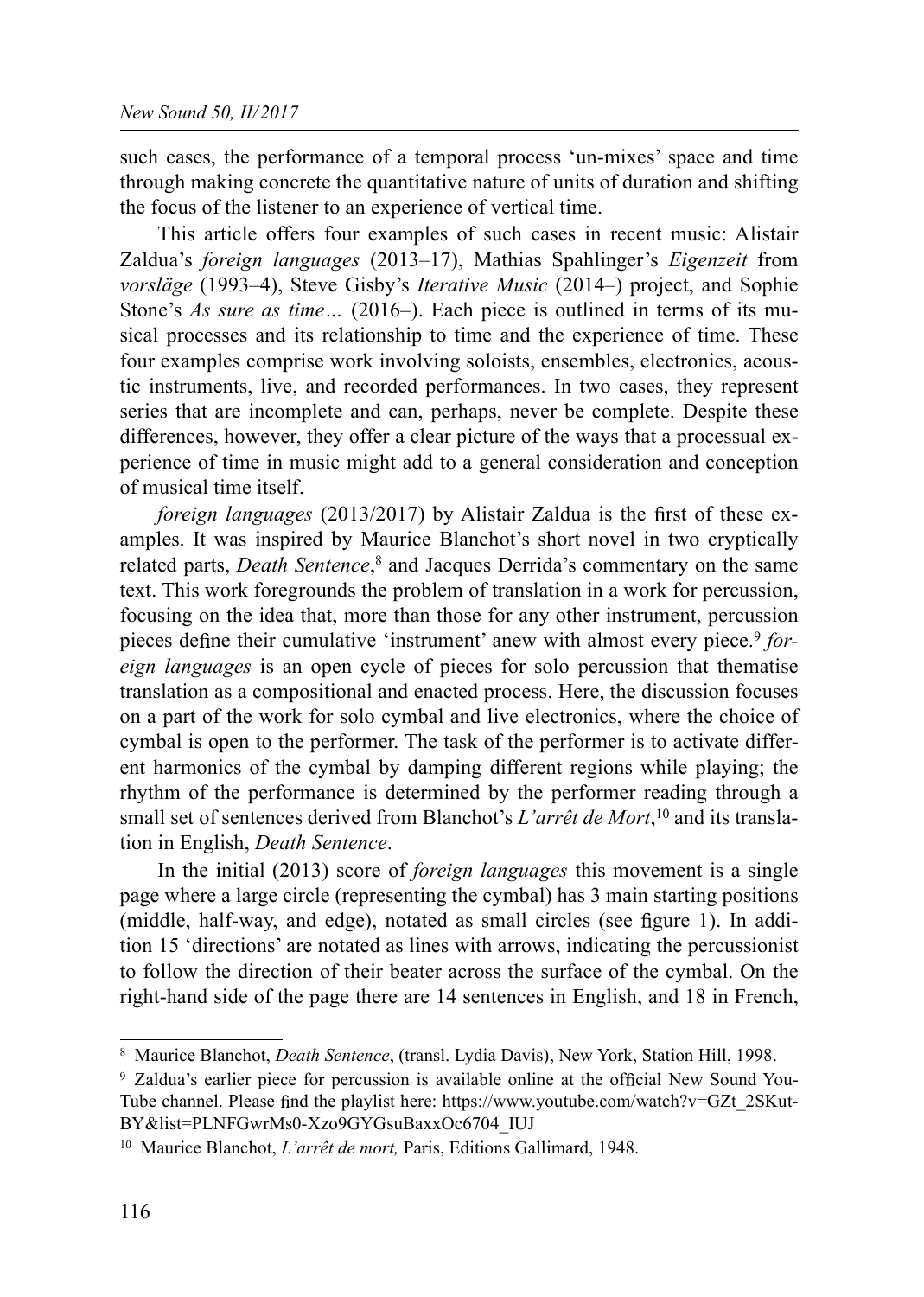all of which are taken from the Blanchot text. In performance the percussionist couples a freely chosen sentence from either the French or the English list, and couples this with one of the directions on the cymbal. The rhythm the percussionist plays, which articulates the direction of the beater across the cymbal is the speech-rhythm of the sentences. Furthermore, harmonics are heard while the percussionist places a beaker near to the cymbal without touching it.



Figure 1: Notation of the cymbal part, from the 2013 score version of *foreign languages* 

In the more recent (2017) version of the piece, a Max/MSP patch acts as an interface between the percussionist and the loudspeakers. The patch records the sound of the cymbal live, analyses the sound via a spectral Fast Fourier Transform (or FFT) analyser, tracks pitches from the cymbal, measures the intervals between each attack of the beater on the cymbal, and plays back frequencies and altered spectra of the cymbal dependent upon the tracked patterns from the attack intervals. The MaxMSP patch is programmed to learn which frequencies are more common than others, and progresses from there, allowing flexibility in performance.

Two aspects of the experience of time in this performance are of interest. First, both duration and rhythm are linked to the embodied experience of the performer of the piece. This is related to their performance with the cymbal, and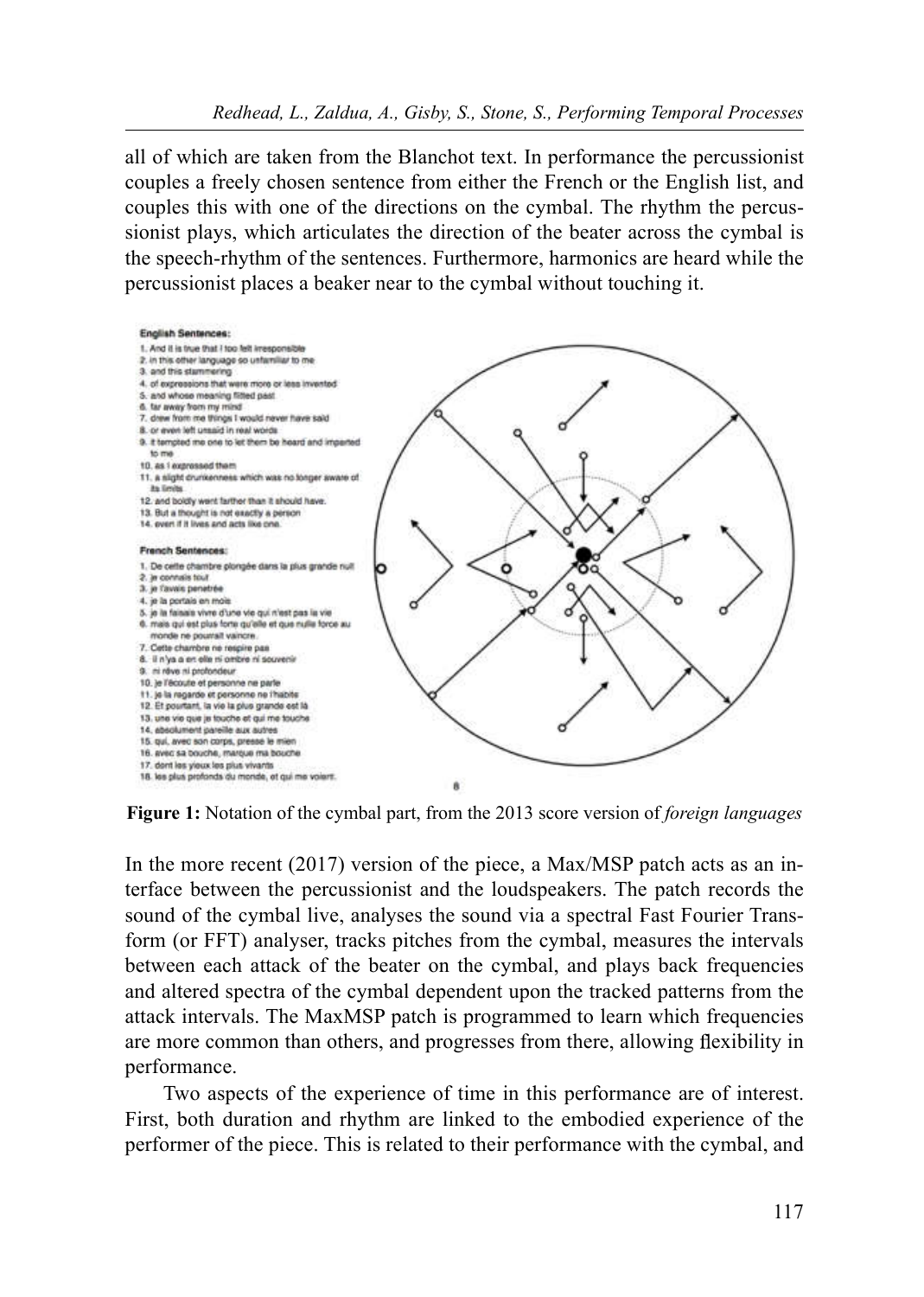their internal speaking of the French and English sentences which determine the rhythm of their playing, and the duration of each of their actions. This is necessarily indeterminate, varying from player to player. But the notation of these durations is fixed, in that they are realised as a result of the same method each time, an example of Bergson's "spatial duration". As such, each of them is also fixed in advance, but the experience of their total duration is only revealed in the moment of performance. As such, these durations are unitary in their composition and notation, but in their performance they become Bergson's "qualitative multiplicity".

This comparative experience of quantitative and qualitative multiplicity is also revealed in *Eigenzeit*, the earliest of the examples in this article. *Eigenzeit* is from a set of pieces by Mathias Spahlinger titled *Vorschläge* (suggestions).<sup>11</sup> The *Vorschläge* are a set of 28 unnumbered text or concept pieces. They consist of different musical and socially communicative ideas and processes. These are often rules, or performance instructions, that yield specific structures as a form of emergent music. The piece's subtitle, Konzepte zur Ver(über) flüssigung der Funktion des Komponisten, indicates Spahlinger's intention for the works: it can be translated as "concepts to blur/make superfluous the role of the composer". In German, the word "Vorschlag" means "grace note" as well as suggestion. In the foreword to the score, Spahlinger describes grace notes appearing before their main notes, in a similar way to subsidiary thought processes that precede a main idea.12

Spahlinger implies that both can be considered equally and with this collection the often undisputed hierarchy between composer and performer is placed in question.

Mathias Spahlinger is one of a group of German composers (including Helmut Lachenmann, Nicolaus A Huber, Gerhard Stäbler, and others) associated with the political avant-garde in New Music after 1968. Their approach has become known in Germany and elsewhere as "Critical Composition". Nicolaus A. Huber argues that the very word "critical" is determined by historical conditions, "in which only a certain behaviour can be seen as critical".13 Critical

<sup>&</sup>lt;sup>11</sup> Three pieces from the *Vorschläge* (i. *Irreversible*, ii. *Internal clock*, iii. *Kairos*) are available online at the official New Sound YouTube channel. Please find the playlist here: https://www.youtube.com/watch?v=GZt\_2SKutBY&list=PLNFGwrMs0-Xzo9GYGsuBaxxOc6704\_IUJ

 $12$  Mathias Spahlinger, "Foreword", in: Vorschläge: Konzepte zur Ver(über) flüssigung der Funktion des Komponisten, Rote Reihe, Vienna, Universal Edition, 1993, UE 20070, 5.

<sup>&</sup>lt;sup>13</sup> Nicholaus A Huber, "Critical Composition", in: Contemporary Music Review, Vol. 27, No. 6 (2008), 565–568; 565.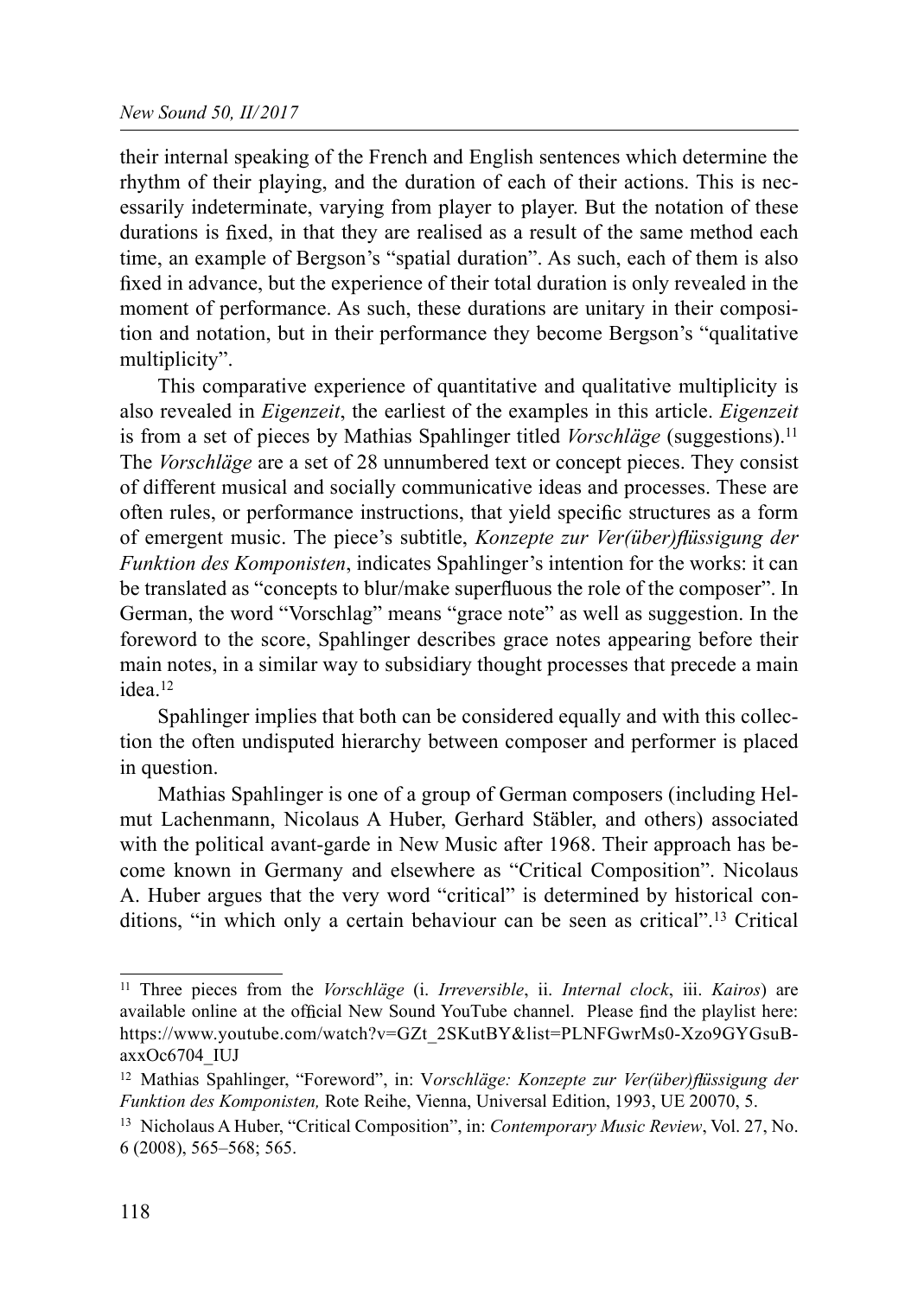composition is not about varying and permutating already-known ideas; instead, it involves a degree of analysis, as a form of pre-compositional work, to inform one's own composition to help reveal something about music itself: "New music says something *about* music. However that only makes sense if it says something about human nature as well."14 Huber argues that human practice is the point of departure for any artistic activity. If one's thinking is too abstract and divorced from experienced reality, one runs the danger of producing arbitrary results. In unearthing the connections between music and human practice, composition becomes a central communal concern and potentially reveals the degree of responsibility the composer has to humanity. Spahlinger's *Vorschläge* provides a clear example of this and makes an essential contribution to the symbiotic relationships within social and musical activity.

The Vorschläge were published by Universal Edition under the Rote Reihe collection, which is dedicated to contemporary music for schools or for group performance. The pieces are important as pedagogical exercises, as they demand little or no instrumental ability, and can be performed by both professional and amateur musicians. As the experiences of the teachers and pupils of the Leininger Gymnasium in Grünstadt, Germany (who commissioned this work and to whom it is dedicated), and elsewhere attest, this collection invites performers to not only understand and execute the instructions of these pieces but to engage critically and creatively. The instructions to one of these pieces, Eigenzeit, read:

[find or invent possible objects or performance methods that are barely modifiable regarding their tempo, rhythm, and total duration, which, once they have begun, cannot be further influenced, and which in their process cannot be reversed.

examples and suggestions: circling plates and cymbals, falling ping-pong balls, quickly released car-springs, buzzing/snapping ruler held over a table-edge, marbles thrown down marble lanes, rubber balls thrown down the stairs, etc.

each player decides by themselves when to play, and how they 'stage' their unique, and unmistakable sounds, bearing in mind their approximate duration. frequent accumulation of density and vain repetitions are to be avoided. $]^{15}$ 

<sup>14</sup> Ibid.

<sup>&</sup>lt;sup>15</sup> "finde oder erfinde gegenstände oder spielarten, die in tempo, rhythmus und dauer kaum modifizierbar, möglicherweise nach dem start nicht mehr beeinflußbar, in ihrem ablauf nicht umkehrbar sind. beispiele und anregung: kreisende teller und becken, fallende ping-pongbälle, wippende riesen-federn, schnarrende lineale über tischkante, murmeln auf murmelbahn, gummiball treppab etc. jeder bestimmt den einsatzzeitpunkt und die dauer ihrer/seiner einmaligen und unverwechselbaren klänge selbst, d.h. sie/er wartet den selbstinszenatorisch günstigen zeitpunkt ab. so sind zu häufige große dichte und eitle repetitionen zu vermeiden." Mathias Spahlinger, op. cit., 11 (English transl. Alistair Zaldua).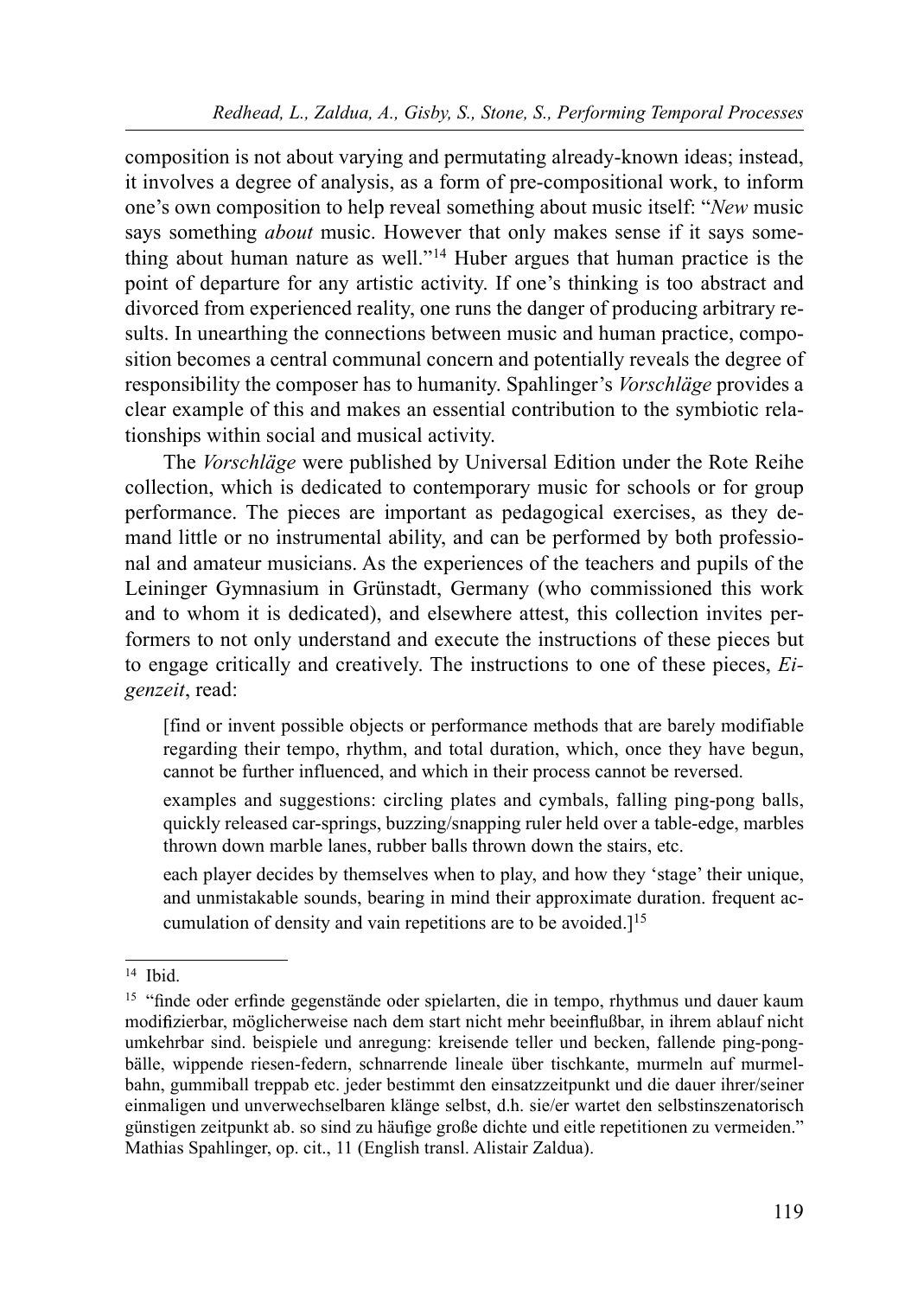#### New Sound 50, II/2017

Although it is clear what the performers should do, the amount of work needed to perform this convincingly and responsibly is not initially apparent. In practice the pieces demand a high degree of alertness and focus in their interpreters. Although the exact durations of sound are determined by the natural sonic morphologies of each chosen sound, neither the sequence in which each sound is heard, nor the dramatic structure of the whole, or the unique staging and framing of these sounds are defined by the text. The performers of these pieces engage in practicing making aesthetic choices and thereby train and improve aesthetic judgement. The rules of these pieces need not be understood as being too strict, since they "can be influenced, are changeable, and can even be removed";<sup>16</sup> in practice, "it will be seen that a rule that is broken on purpose brings more truth to light than a singular rule ever will".<sup>17</sup> This comment from the foreword means that the request to avoid "frequent accumulation of density and vain repetitions" given at the end of *Eigenzeit*, can be broken, even if only momentarily, if the experiences and discussion that emerge contradict and question the necessity of this rule.

In practice, then, *Eigenzeit* invites the listener to consider a multitude of durations that are individually chosen and composed by its performers. Each duration is experienced as an individual, and therefore distinct, unit. These sounds-as-durations are therefore also *quantitative*. Bergson notes that the quality of sound heard already becomes quantitative in the mind of the listener since, "this quality is immediately interpreted as quantity because you have obtained it yourself a thousand times…the idea this effort immediately comes into your mind when you transform the intensity of the sound into a magnitude".18 The every-day nature of the sounds intended by Spahlinger in *Eigenzeit* contribute to this perception: they invite immediate identification by their listeners and call to mind embodied memories that allow them to be experienced as quantity. Yet, as they interact and overlap, they also take on the properties of Bergson's qualitative multiplicity: whilst the individual units of duration are determined as single actions, the musical duration of the piece becomes a "qualitative multiplicity" in which "several conscious states are organised into a whole, permeate one another".

In contrast, Steve Gisby's Iterative Music project also relies on individual and distinct units of duration but these are immediately comparable and regularised and thus offer a different experience of musical quantity. Iterative Music is an ongoing project that Gisby has been working on since 2012, comprising elec-

 $16$  Ibid., 5.

 $17$  Ibid.

<sup>18</sup> Henri Bergson, op. cit., 43–44.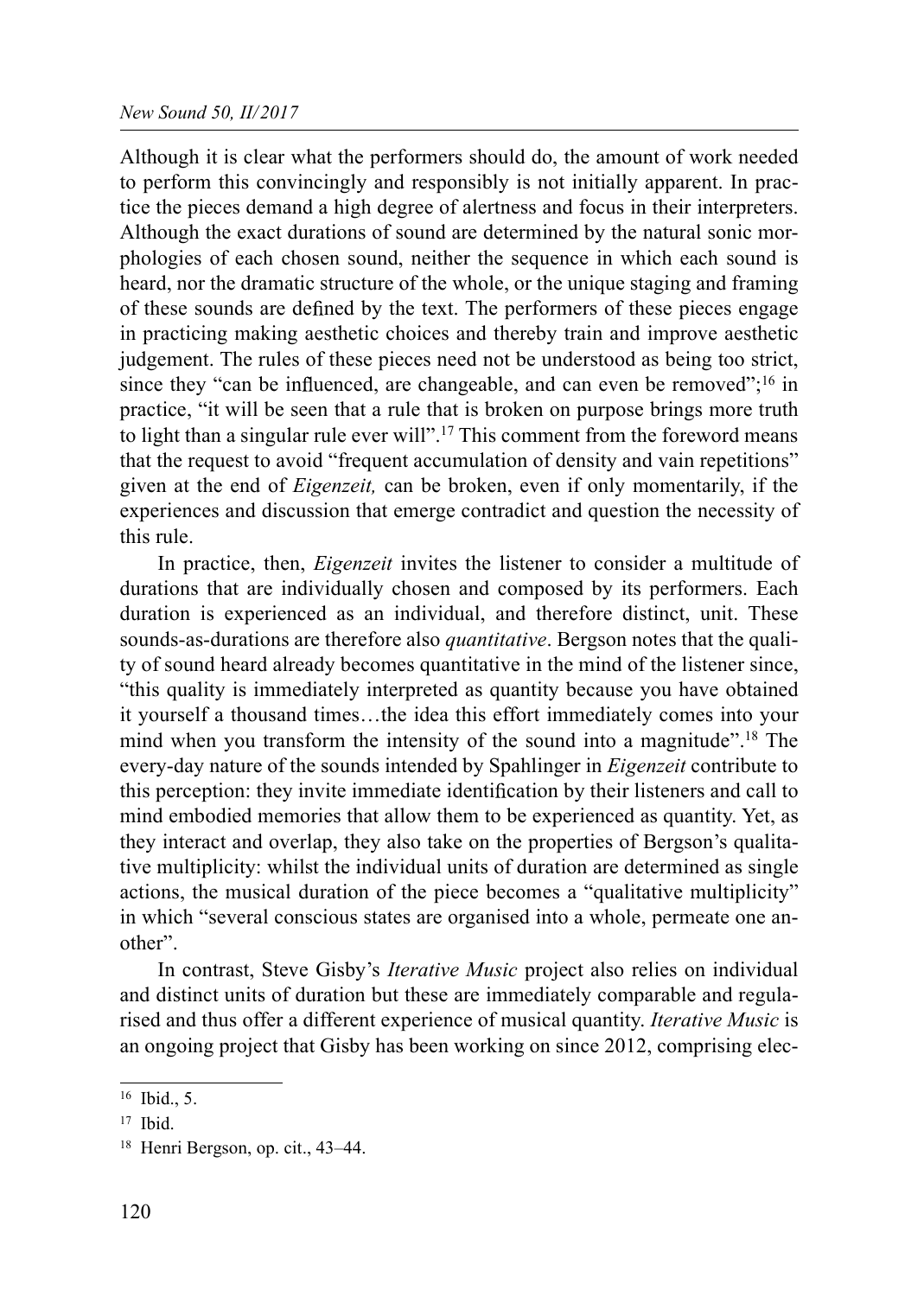tronic compositions, live performance and a web-based interface. The concepts behind the project explore ideas in relation to mathematical processes, indeterminacy, vertical and horizontal time, and the balance between subjectivity and objectivity. The compositions are created using one of a number of simple processes that involves dividing, looping, manipulating and superimposing layers of audio material. The processes are built solely on pre-defined units of duration, which are then replicated to form the basis of a series of pieces, each one structurally identical yet using different material. To date, the material used in these pieces has been either field recordings or electronically created.

The creation of each piece begins with selecting a number of segments of audio material, usually no more than five, with each one being the same duration (in the region of six seconds). Using the DAW Logic Pro, these segments are then turned into loops and run through one of a number of mathematical processes. The second process in the Iterative Music series, which has been the basis of the most recent pieces, divides each loop into eight equal cells, as shown in figure 2. Eight permutations of this loop are thus created, with the cells being displaced one step to the left each time. The process is complete when the cells have returned to their original positions.

| 1                | $\mathbf 2$ | 3              | $\overline{4}$   | 5                        | 6                        | $\overline{7}$            | 8              |
|------------------|-------------|----------------|------------------|--------------------------|--------------------------|---------------------------|----------------|
| $\boldsymbol{2}$ | 3           | $\sqrt{4}$     | 5                | 6                        | $\overline{\phantom{a}}$ | 8                         | 1              |
|                  |             |                |                  |                          |                          |                           |                |
| 3                | $\sqrt{4}$  | 5              | 6                | $\overline{\mathcal{I}}$ | 8                        | 1                         | $\mathbf 2$    |
|                  |             |                |                  |                          |                          |                           |                |
| 4                | $\mathbf 5$ | 6              | $\overline{7}$   | 8                        | $\mathbf{1}$             | $\overline{c}$            | 3              |
|                  |             |                |                  |                          |                          |                           |                |
| 5                | 6           | $\overline{7}$ | 8                | 1                        | $\overline{c}$           | 3                         | 4              |
|                  |             |                |                  |                          |                          |                           |                |
| 6                | 7           | 8              | $\mathbf{1}$     | 2                        | 3                        | $\ensuremath{\mathsf{4}}$ | 5              |
|                  |             |                |                  |                          |                          |                           |                |
| $\overline{7}$   | 8           | $\mathbf{1}$   | $\boldsymbol{2}$ | 3                        | 4                        | 5                         | 6              |
|                  |             |                |                  |                          |                          |                           |                |
| 8                | 1           | $\overline{c}$ | $\overline{4}$   | 3                        | $\sqrt{4}$               | 5                         | $\overline{7}$ |

Figure 2: The division and rearrangement of loops in the second process of the *Iterative* Music project.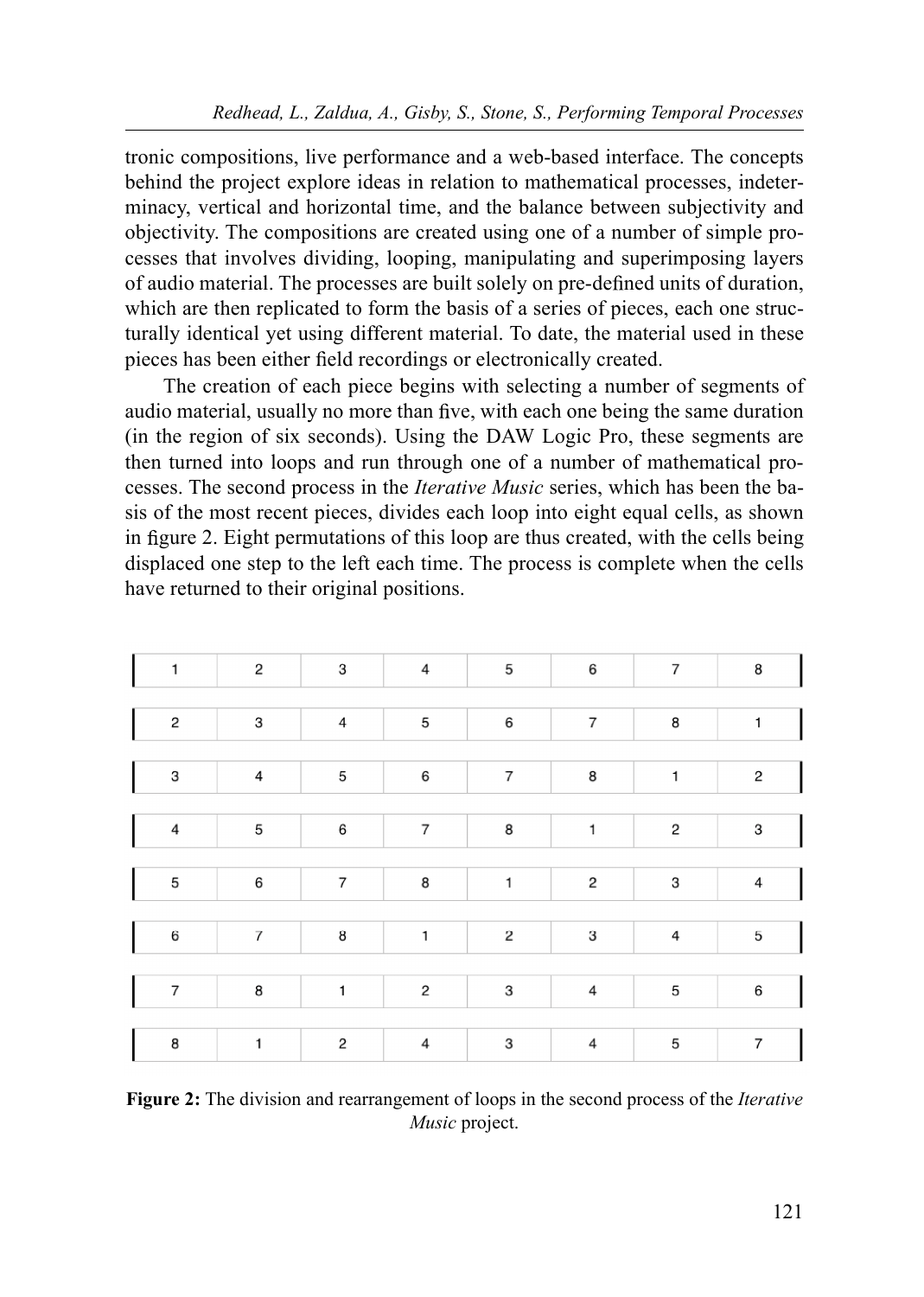#### New Sound 50, II/2017

When superimposed with an identical process, there are eight composite patterns, as shown in figure 3. The same composites, on a cellular level, are arrived at irrespective of which layer moves and whether it moves left or right. As further layers are added, the number of potential composites increases exponentially.

| 4 5 6 7 8 1 2 3 4 5 6 7 8 1 2 3 4 6 7 8 1 2 3 4 5 6 7 8 1 2 3 4 5 6 7 8 1 2 3 4 5 6 7 8 1 2 3 4 5 6 7 8 |  |  |  |  |  |  |  |  |  |  |  |  |  |
|---------------------------------------------------------------------------------------------------------|--|--|--|--|--|--|--|--|--|--|--|--|--|
|                                                                                                         |  |  |  |  |  |  |  |  |  |  |  |  |  |
|                                                                                                         |  |  |  |  |  |  |  |  |  |  |  |  |  |
| 7 8 1 2 3 4 5 6 8 1 2 3 4 1 2 3<br>1 2 3 4 5 6 7 8<br>1 2 3 4 5 6 7 8                                   |  |  |  |  |  |  |  |  |  |  |  |  |  |

Figure 3: The eight composite patterns derived from the second process of the *Iterative* Music project.

The performance of *Iterative Music* juxtaposes the mathematical rigour of the process with an indeterminate approach to repetition. Each layer of audio material is allocated to a separate channel in the software Ableton Live, with each loop as a separate clip. In Ableton Live, these clips are then set to "Trigger" in the Launch Mode, looping continuously until cued by the start of the subsequent one. This allows Gisby the freedom to progress through the process at a speed of his own choosing, effectively introducing a layer of indeterminacy into the music.

The audio material used for *Iterative Music* pieces consciously offers nothing, in terms of the individual layers, by way of a harmonic or rhythmic narrative. Thus, the concept falls outside Kramer's definition of "horizontal" time. However, the mathematical structure is entirely linear and may, to a certain degree at a given moment, result in an audibly predictable change. Given the use of repetition, and the fact that the process evolves by gradually displacing existing material, there is a sense of continuity from one loop to the next. It is also entirely possible that a sense of directionality may be established as a result of multiple layers of material being superimposed.

In *Iterative Music*, the mathematical processes proceed irrespective of the content of the audio material. No consideration is given to the impact that the move to the next loop will have on the overall music. This aligns with Kramer's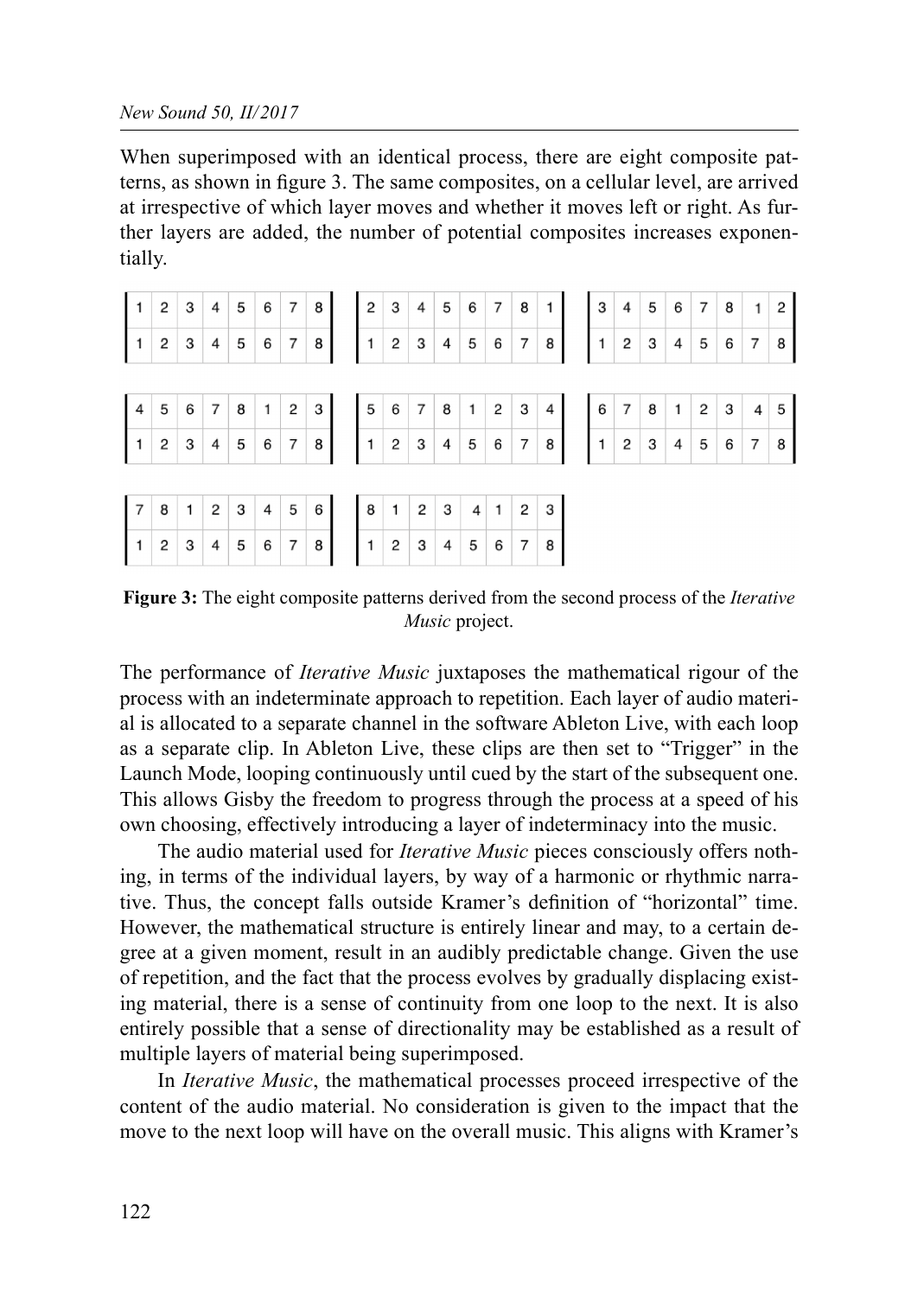"vertical time", as the piece can only be experienced as a result of the process unfolding. It is in order to take advantage of unforeseen moments that, in live performance, Gisby retains the freedom to vary the number of repetitions of a given loop: if it catches his imagination, he may stay with it for a while; if it doesn't, he has the freedom to move on. The issues of predictability, perceptibility and indeterminate repetition are hereby explored: even if the listener is cognisant of the process of the piece, and even if they can conceive of what the subsequent loop will sound like, they still have no idea of when it will be triggered.

These issues of perceptibility and indeterminate repetition are further explored in Sophie Stone's work, As sure as time… (2016–). This work is an ongoing series; a part of Stone's Ph.D project that aims to gain new perspectives on compositional strategies, performance situations, and the use of silence, in experimental extended duration music. The series comprises one score which is based on a quote from Harper Lee's Go Set a Watchman (2015): "As sure as time, history is repeating itself, and as sure as man is man, history is the last place he'll look for his lesson".<sup>19</sup> The score contains a list of instructions and a table of suggested techniques for structure (e.g. repeating a section, returning to the beginning of a section), spoken voice and sound techniques (e.g. whisper, stamp, silence), and movement (e.g. to move around the audience) that apply to each individual performance 'event' that makes up the series. The instructions are:

- Each event should have a minimum of two voices.
- An event should explore different types of performance situations, e.g. concert hall, audience interaction, installation.
- The quote must be split into four sections: "As sure as time", "history is repeating itself", "and as sure as man is man", "history is the last place he'll look for his lesson".
- Using the table of techniques as a guide, the vocalists should create a shared performing score [an example is given in the score] that gives differing indeterminate instructions for each section (e.g. what can be or must/must not be included). Although the instructions are predetermined, the nature of these instructions allow for performer choice and interpretation.
- $-$  Performer one must start first and on the first section.
- $-$  Each remaining performer can start at any time after the first performer, but on any other section.
- Each performer must spend a minimum of two minutes on each section, and must perform the sections in the correct order (unless instructed otherwise).

<sup>&</sup>lt;sup>19</sup> Harper Lee, Go Set a Watchman, London, William Heinemann, 2015, 197.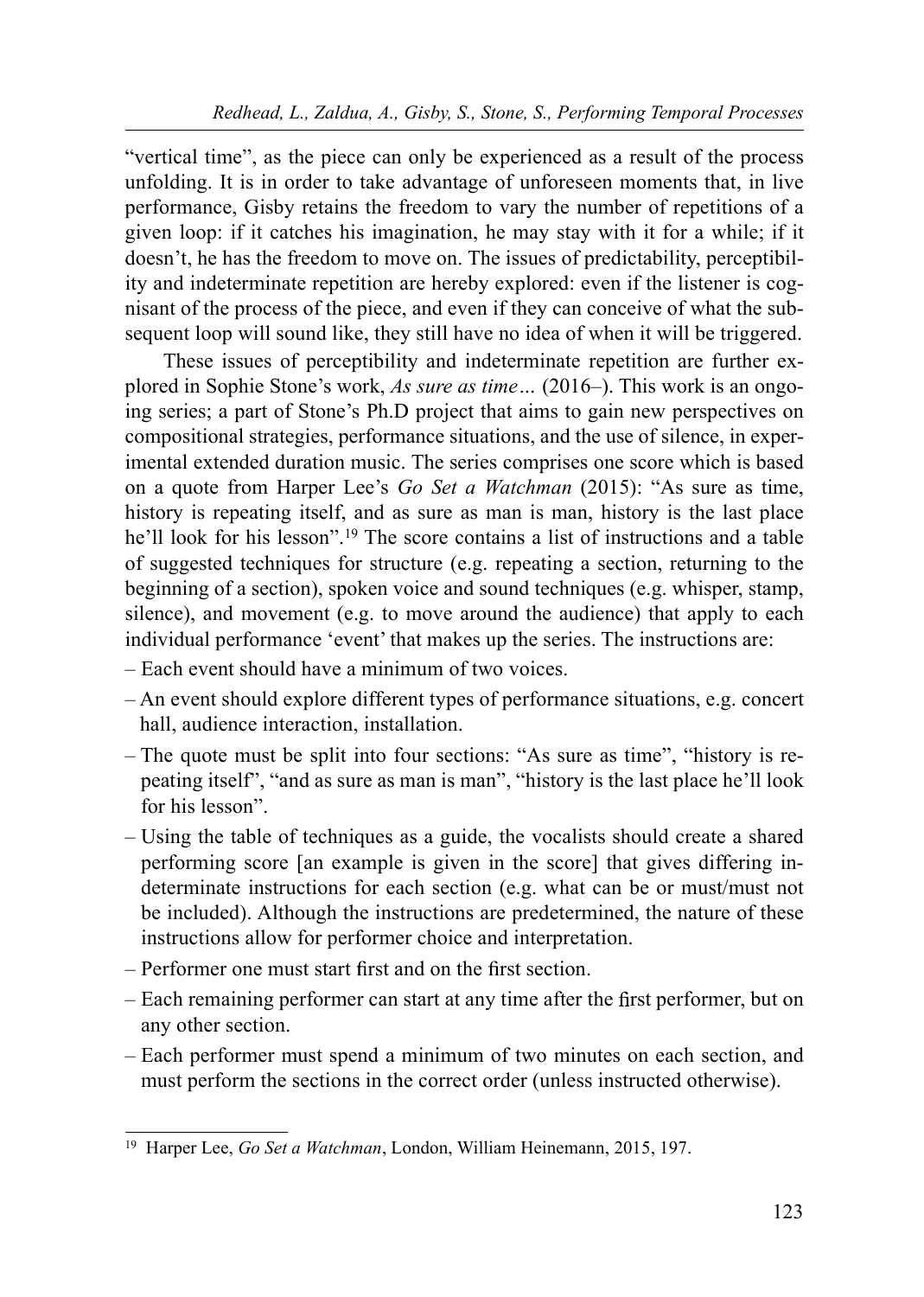- $-$  Each performer may finish when they are on the final section (unless instructed otherwise).
- The event ends when every performer has finished.<sup>20</sup>

Each event results in multiple and simultaneous solo performances of different durations. As each event uses the same indeterminate score, each realisation is varied in duration, the number of performers, the performance situation, techniques, and the relationships between sound, movement and the listener, for example. In addition, a new performing score becomes the product of each event.

The quotation that forms the material of the work was chosen for its various possible interpretations and its durational references. As sure as time… focuses on different concepts of duration, with the series being its meta-performance and therefore an extended duration work. This idea is predicated on music by many composers, in particular from the Wandelweiser group, for example Carlo Inderhees and Christoph Nicolaus's  $3$  Jahre – 156 musikalische Ereignisse – 1 Skulptur  $(1997-1999)$ <sup>21</sup> However, Stone takes this practice further by using one score, irregular intervals of sound and silence, and further units of duration. The series comprises several performance events separated by silences (or non-performative events). Furthermore, the performance events contain multiple and simultaneous performances of different lengths, as a result of the decisions made by each performer (e.g. time spent on each section, choice of technique and structural elements, etc.).

This type of work presents questions about the experience of sound and duration. One might ask who experiences the silences (non-performative events) between events, and if it is important for a listener to experience the series in its entirety. Only those aware of the concept of the work, and who have attended any events, will know they are experiencing it: the composer, performers and audience members. For the composer, it is important for the listener to experience the series' absence of sound, but not necessarily through the attendance of every event. The absence of sound within a singular performance event can be experienced through fixed media elements of performance, and the realisation of the music's preparation and compositional processes. Fixed media have been used in several performances and this involves audio recordings of the preparation and composition processes, previous performance events, and other non-performance events that occurred between sound events.

In this series, then, performance and non-performance are not distinct in their aesthetic quality, and the experience of time passing during the perfor-

<sup>20</sup> Sophie Stone, As sure as time…, (2016–), [unpublished].

<sup>&</sup>lt;sup>21</sup> M.J. Grant, "Series and Place", in: Contemporary Music Review, 'Wandelweiser', Special Issue, Vol. 30, No. 6 (2011), 528–531.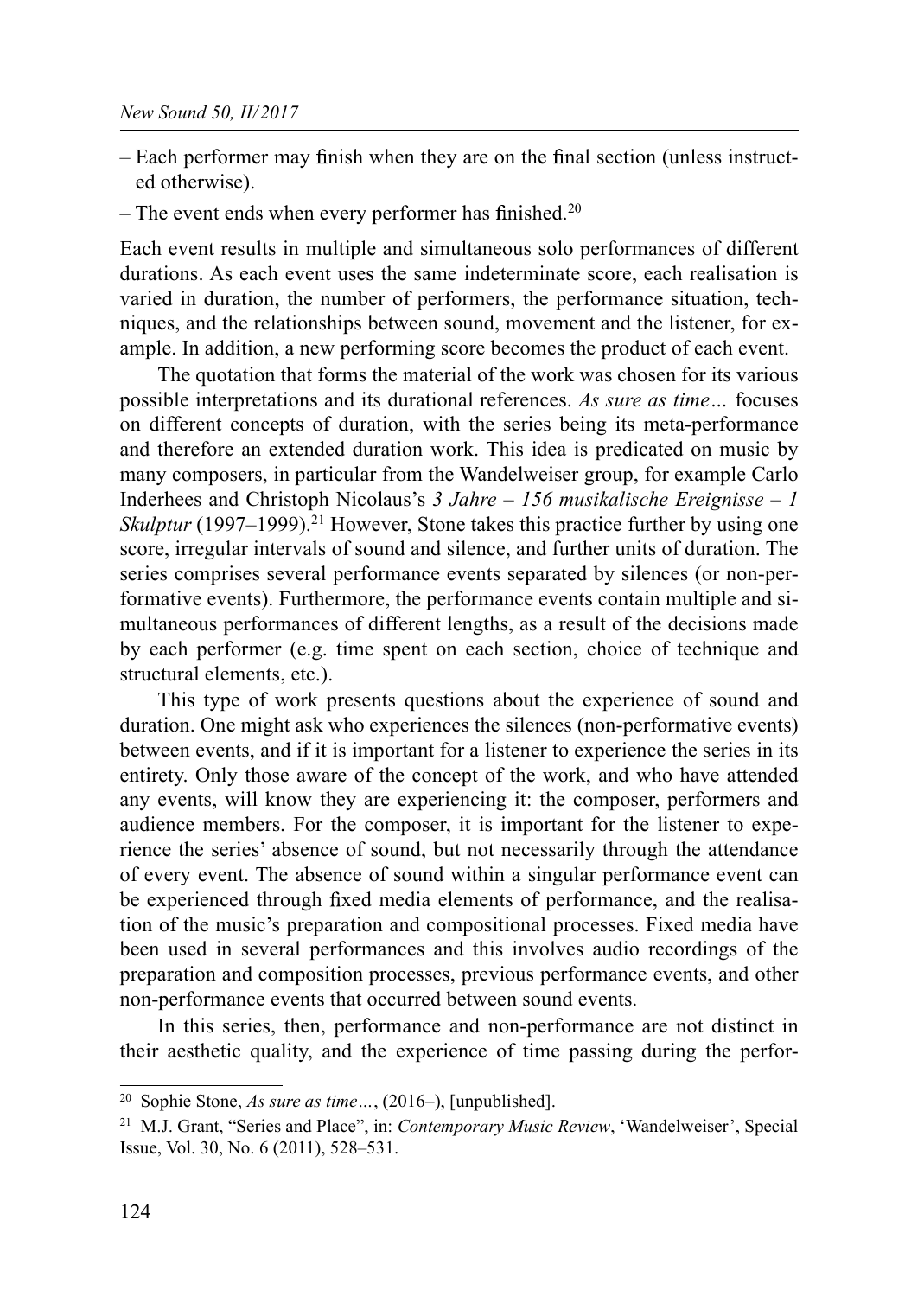mance events is equated with the passage of time between them. The process and experience of the piece is circular and continuous, with no start or end. It is during the event that individuals start to experience the work and the number of events that are attended will affect the character of an individual's experience of the piece. The circular process of the series is delineated by the continued experience of the listener through non-performance and performance events, whether or not they are continually aware of the work as a part of these experiences.

The creation of the series is an iterative process of performance and development with previous events influencing the next as well as the score. An example is the fourth event held at Performing Indeterminacy: An International Conference,<sup>22</sup> on Saturday 1<sup>st</sup> July 2017 at the University of Leeds. The compositional process of the new performing score became part of the event as Stone made field recordings of events during this process and included these within the installation. Within this type of realisation there is a contrast between fixed time (fixed media) and unfixed time (the performance event). In this case, fixed time brings the compositional process of a non-performative event into the unfixed sound event. Although a performance event could be described as fixed after it has occurred, in this case it is only ever fixed in the documentation of recordings as each event informs and influences the next.

Each of these examples offers a different experience of time, yet each also offers an experience where a "quantitative multiplicity" can be identified as a retrospective result of the process of the music. In each case, then, the experience of duration is in some way foregrounded, be it the experience of a single looping fragment as in Gisby's work, an embodied process as in Zaldua's and Spahlinger's pieces, or of the performance event as a unit of duration in Stone's music. Further to this thought, this music offers the experience of unitary duration for contrast with the concurrent experience of time as a "qualitative multiplicity".

As a result of the presentation of these concurrent experiences of time, these examples show how process music offers a different approach to the experience of musical time itself. Kramer equates the move away from horizontal time with the departure from tonality as a dominant method of structuring musical composition. Post tonal musics, for Kramer, offer an experience of time that is closer to the "internal temporal processes" of its listeners.23 This seems to agree with Bergson's statement that, "time does not require to be seen, but to be lived".<sup>24</sup> In

<sup>22</sup> Sophie Stone, "As sure as time…", SoundCloud – https://soundcloud.com/sophiestone27/ sets/as-sure-as-time— accessed on 8th August 2017.

<sup>23</sup> Jonathan D. Kramer, "New Temporalities in Music", op. cit., 544.

<sup>24</sup> Henri Bergson, op. cit., 191.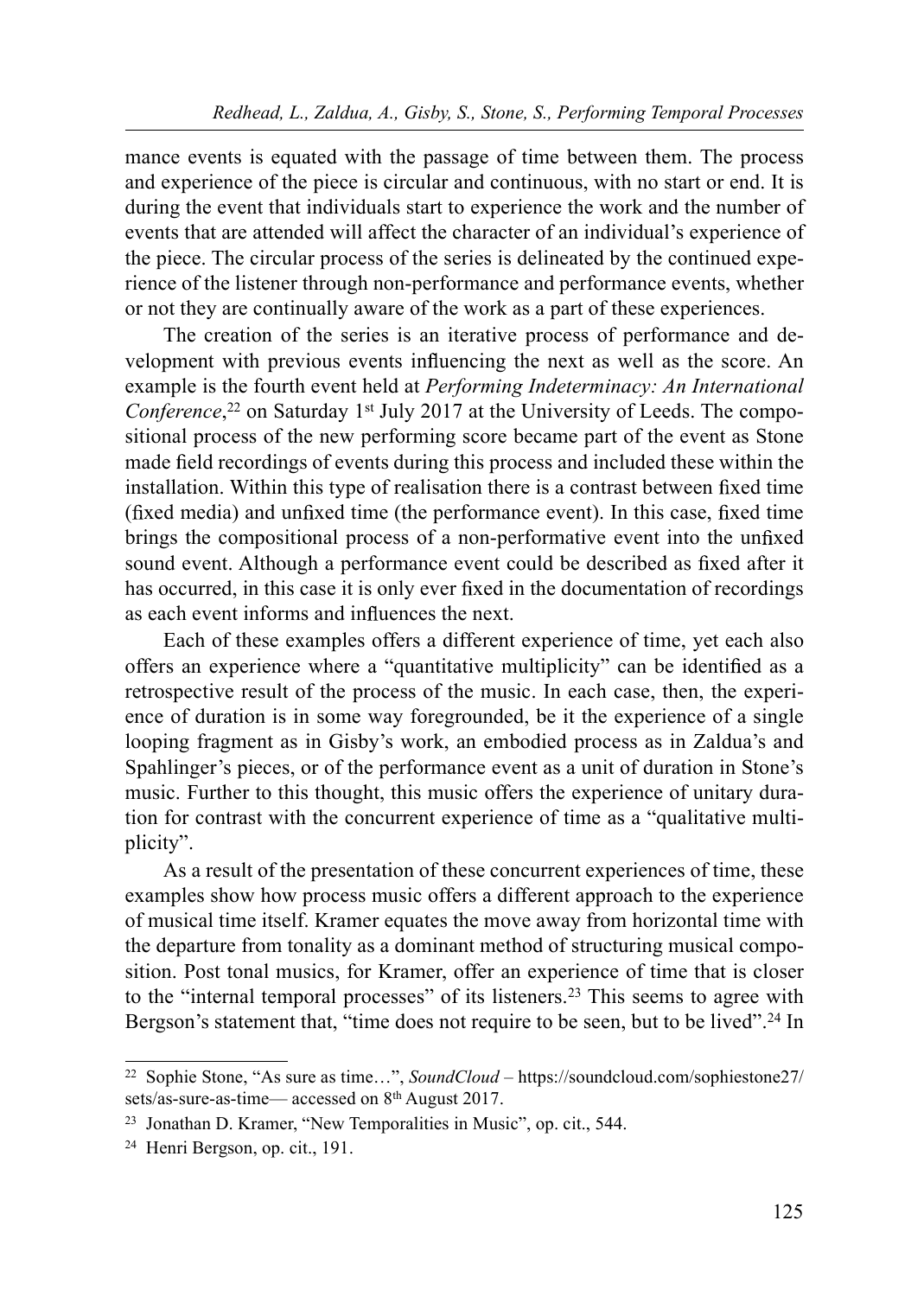these examples, lived and embodied experience is a vital part of the perception and performance of duration: this can be seen in the role that the body takes in determining duration in Zaldua's work, the individualised approach to determining sound and action in Spahlinger's music, the decision-making process that enacts the process of Gisby's music live in its performance and in Stone's unequal iterations which deny predictability to those who experience the events in her series.

In each piece, units of duration are clearly perceptible, but the experience for the listener is that of the work as a whole rather than a series of individual, durational actions. Bergson writes, "real duration is made up of moments inside one another and when it seems to assume to form of an homogenous whole, it is because it gets expressed in space".25 The units of duration described in the case of each work here are the expression of duration in space, and these persist in the documentation of the works as scores or recordings. Conversely, in performance, it is their homogenous whole to which attention is drawn: an experience of the "vertical time" or extended moment of each work. In so doing, they invite the listener to consider the temporal nature of the music itself.

## Works cited

- Bergson, Henri: Time and Free Will: An Essay on the Immediate Data of Consciousness, trans. by F. L .Pogson. London: George Allen & Unwin, 1889; 1950.
- Blanchot, Maurice: *Death Sentence*, trans. by Lydia Davis (New York: Station Hill, 1998).

```
---: L'arrêt de mort. Paris: Editions Gallimard, 1948.
```
- Grant, M. J.: "Series and Place", Contemporary Music Review, 'Wandelweiser' Special Issue, Vol. 30, No. 6, 2011.
- Huber, Nicholaus A.: "Critical Composition", Contemporary Music Review, Vol. 27, No. 6, 2008.
- Kramer, Jonathan D.: "New Temporalities in Music", Critical Inquiry, Vol. 7, No. 3, 1981.
- ---: The Time of Music: New meanings, new temporalities, new listening strategies. New York: Schirmer Books, 1988.
- Lee, Harper: Go Set a Watchman. London: William Heinemann, 2015.
- Reich, Steve: Writings on Music 1965–2000, Ed. By Steve Reich and Paul Hillier. Oxford: Oxford University Press, 2004.
- Spahlinger, Mathias, vorschläge: konzepte zur ver(über)flüssigung der funktion des komponisten, Rote Reihe. Vienna: Universal Edition, 1993.
- Stone, Sophie: "As sure as time...", (2016–) [unpublished].
- ---: "As sure as time...", SoundCloud (2017), <https://soundcloud.com/sophiestone27/ sets/ as-sure-as-time> [accessed on 8th August 2017].
- Zaldua, Alistair: foreign languages (2013/2017) [unpublished].

<sup>25</sup> Ibid., 232.